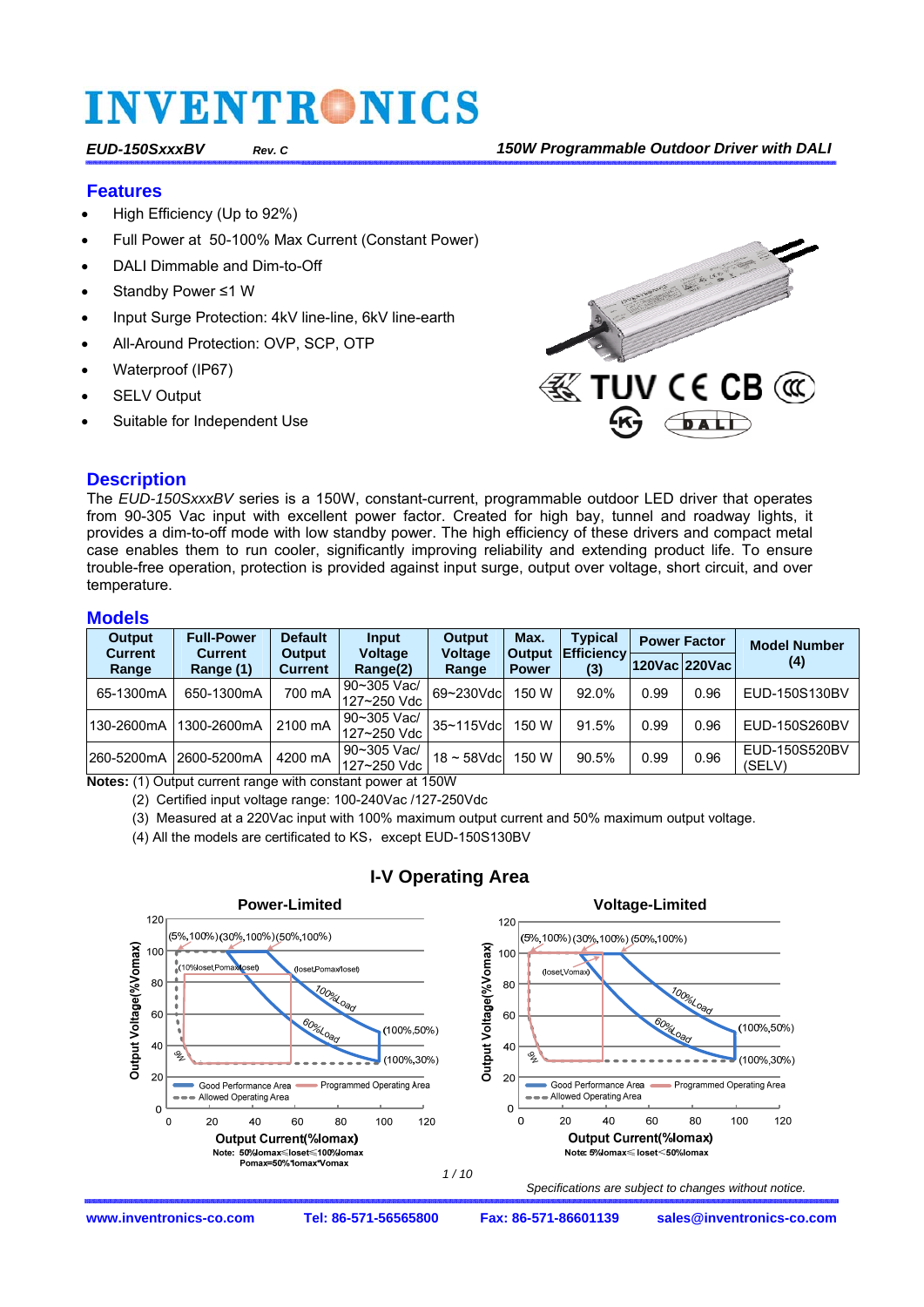**Input Specifications** 

| <b>Parameter</b>        | Min.   | Typ. | Max.              | <b>Notes</b>                                                                                                          |  |
|-------------------------|--------|------|-------------------|-----------------------------------------------------------------------------------------------------------------------|--|
| Input Voltage           | 90 Vac |      | 305 Vac           | 127~250 Vdc                                                                                                           |  |
| Input Frequency         | 47 Hz  |      | 63 Hz             |                                                                                                                       |  |
| Leakage Current         |        |      | $0.70 \text{ mA}$ | IEC60598-1; 240Vac/ 60Hz                                                                                              |  |
|                         |        |      | 1.8A              | Measured at full load and 100 Vac input.                                                                              |  |
| Input AC Current        |        |      | 0.85A             | Measured at full load and 220 Vac input.                                                                              |  |
| Inrush Current( $I2t$ ) |        |      | 1.4 $A^2s$        | At 220Vac input, 25°C Cold Start,<br>Duration=1.46 mS, 10%lpk-10%lpk. See<br>Inrush Current Waveform for the details. |  |
| <b>PF</b>               | 0.90   |      |                   | At 100-277 Vac, 60%-100% Load                                                                                         |  |
| <b>THD</b>              |        |      | 20%               | $(90-150W)$                                                                                                           |  |

#### **Output Specifications**

| <b>Parameter</b>                                                          | Min.     | Typ.    | Max.                | <b>Notes</b>                                                                                 |
|---------------------------------------------------------------------------|----------|---------|---------------------|----------------------------------------------------------------------------------------------|
| <b>Output Current Tolerance</b>                                           | -5%loset |         | 5%loset             | At full load condition                                                                       |
| Output Current Setting(loset)<br>Range                                    | 5%lomax  |         | 100%lomax           |                                                                                              |
| <b>Output Current Setting Range</b><br>with Constant Power                | 50%lomax |         | 100%lomax           |                                                                                              |
| <b>Total Output Current Ripple</b><br>(pk-pk)                             |          | 5%lomax | 10%lomax            | At full load condition, 20 MHz BW                                                            |
| Output Current Ripple at<br>< 200 Hz (pk-pk)                              |          | 2%lomax |                     | At full load condition. Only this component<br>of ripple is associated with visible flicker. |
| <b>Startup Overshoot Current</b>                                          |          |         | 10%lomax            | At full load condition                                                                       |
| No Load Output Voltage<br>EUD-150S130BV<br>EUD-150S260BV<br>EUD-150S520BV |          |         | 275V<br>138V<br>70V |                                                                                              |
| Line Regulation                                                           |          |         | $+0.5%$             | Measured at full load                                                                        |
| Load Regulation                                                           |          |         | $+1.5%$             |                                                                                              |
| Turn-on Delay Time                                                        |          | 0.8 s   | 1.5 <sub>s</sub>    | Measured at 120Vac and 220Vac input.                                                         |
| Temperature Coefficient of<br>loset                                       |          |         | $0.03\%$ /°C        | Case temperature = $0^{\circ}$ C ~Tc max                                                     |

Note: All specifications are typical at 25°C unless otherwise stated.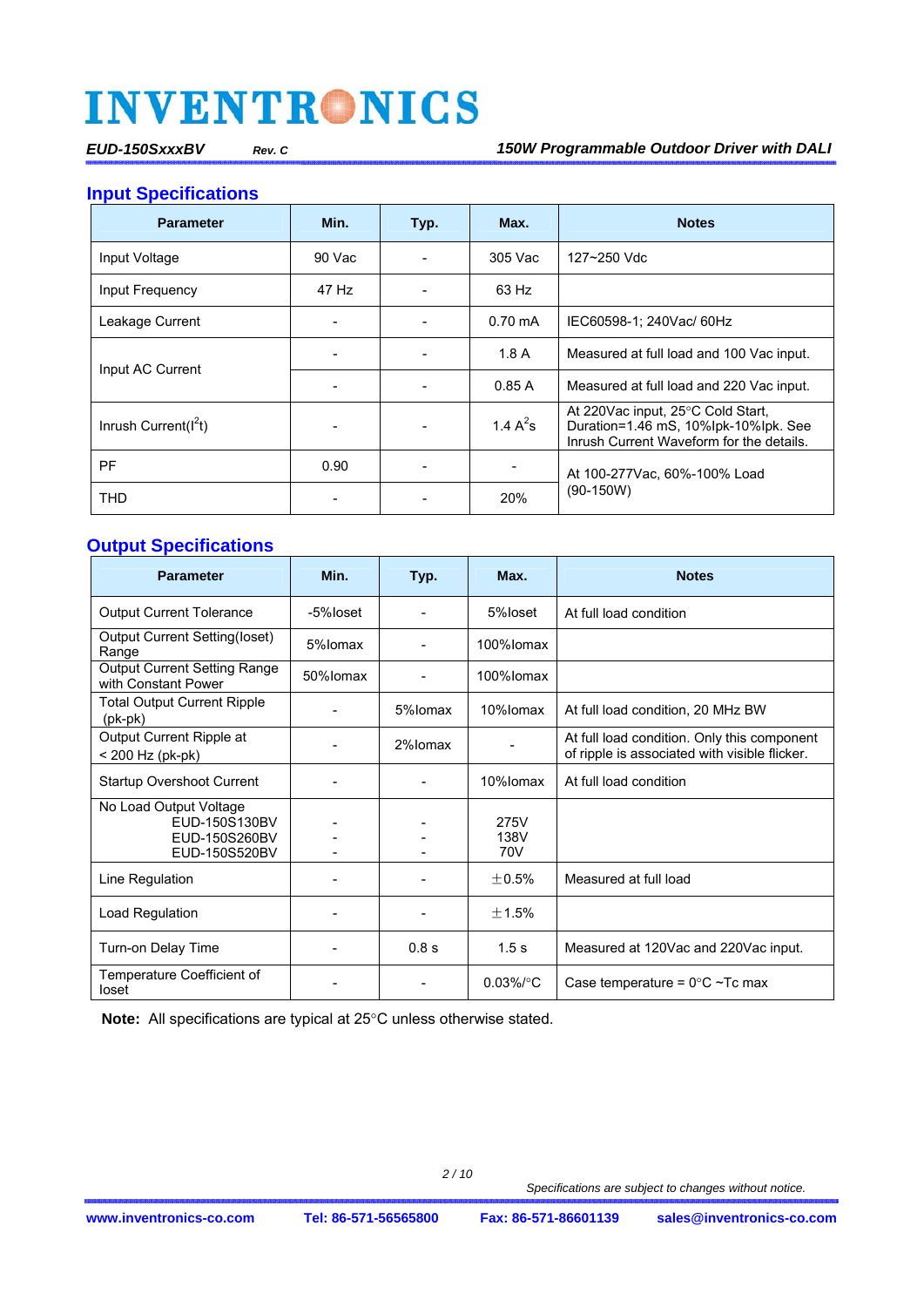#### **General Specifications**

| <b>Parameter</b>                    | Min.                     | Typ.                           | Max.            | <b>Notes</b>                                                           |
|-------------------------------------|--------------------------|--------------------------------|-----------------|------------------------------------------------------------------------|
| Efficiency at 120 Vac input:        |                          |                                |                 |                                                                        |
| EUD-150S130BV                       |                          |                                |                 |                                                                        |
| $lo=650$ mA                         | 86.0%                    | 89.0%                          |                 |                                                                        |
| lo=1300 mA                          | 87.0%                    | 90.0%                          |                 | Measured at full load and steady-state<br>temperature in 25°C ambient; |
| EUD-150S260BV<br>$lo=1300$ mA       | 86.5%                    | 89.5%                          |                 | (Efficiency will be about 2.0% lower if                                |
| $lo = 2600mA$                       | 86.5%                    | 89.5%                          |                 | measured immediately after startup.)                                   |
| EUD-150S520BV                       |                          |                                |                 |                                                                        |
| lo= 2600mA                          | 86.5%                    | 89.5%                          |                 |                                                                        |
| lo= 5200mA                          | 85.5%                    | 88.5%                          |                 |                                                                        |
| Efficiency at 220 Vac input:        |                          |                                |                 |                                                                        |
| EUD-150S130BV                       |                          |                                |                 |                                                                        |
| $lo=650$ mA                         | 89.0%                    | 91.0%                          |                 |                                                                        |
| lo=1300 mA                          | 90.0%                    | 92.0%                          |                 | Measured at full load and steady-state<br>temperature in 25°C ambient; |
| EUD-150S260BV<br>lo=1300 mA         | 89.5%                    | 91.5%                          |                 | (Efficiency will be about 2.0% lower if                                |
| $Io = 2600mA$                       | 89.5%                    | 91.5%                          |                 | measured immediately after startup.)                                   |
| EUD-150S520BV                       |                          |                                |                 |                                                                        |
| $Io = 2600mA$                       | 89.5%                    | 91.5%                          |                 |                                                                        |
| $Io = 5200mA$                       | 88.5%                    | 90.5%                          |                 |                                                                        |
| Efficiency at 277 Vac input:        |                          |                                |                 |                                                                        |
| EUD-150S130BV                       |                          |                                |                 |                                                                        |
| $lo=650$ mA                         | 89.5%<br>90.5%           | 91.5%<br>92.5%                 |                 | Measured at full load and steady-state                                 |
| lo=1300 mA                          |                          |                                |                 | temperature in 25°C ambient;                                           |
| EUD-150S260BV<br>$lo=1300$ mA       | 89.5%                    | 91.5%                          |                 | (Efficiency will be about 2.0% lower if                                |
| $lo = 2600mA$                       | 90.0%                    | 92.0%                          |                 | measured immediately after startup.)                                   |
| EUD-150S520BV                       |                          |                                |                 |                                                                        |
| $Io = 2600mA$                       | 89.5%                    | 91.5%                          |                 |                                                                        |
| lo= 5200mA                          | 89.0%                    | 91.0%                          |                 |                                                                        |
| Standby power                       | ÷                        |                                | 1 W             | Measured at 230Vac/50Hz; Dimming off                                   |
|                                     |                          |                                |                 | Measured at 220Vac input, 80%Load and                                  |
| <b>MTBF</b>                         |                          | 236,000<br>Hours               |                 | 25°C ambient temperature (MIL-HDBK-                                    |
|                                     |                          |                                |                 | 217F)                                                                  |
|                                     |                          | 120,000                        |                 | Measured at 220Vac input, 80%Load and                                  |
| Lifetime                            |                          | <b>Hours</b>                   |                 | 60°C case temperature; See lifetime vs. Tc<br>curve for the details    |
| <b>Operating Case Temperature</b>   |                          |                                |                 |                                                                        |
| for Safety Tc_s                     | $-40^{\circ}$ C          | $\blacksquare$                 | $+89^{\circ}$ C |                                                                        |
| Operating Case Temperature          | $-40^{\circ}$ C          |                                | $+70^{\circ}$ C |                                                                        |
| for Warranty Tc w                   |                          |                                |                 |                                                                        |
| <b>Storage Temperature</b>          | $-40^{\circ}$ C          | $\overline{\phantom{0}}$       | $+85^{\circ}$ C | Humidity: 5%RH to 100%RH                                               |
| Dimensions                          |                          |                                |                 |                                                                        |
| Inches $(L \times W \times H)$      |                          | $8.62 \times 2.66 \times 1.56$ |                 |                                                                        |
| Millimeters $(L \times W \times H)$ |                          | $219 \times 67.5 \times 39.5$  |                 |                                                                        |
| Net Weight                          | $\overline{\phantom{0}}$ | 1100 g                         | $\blacksquare$  |                                                                        |

**Note**: All specifications are typical at 25°C unless otherwise stated.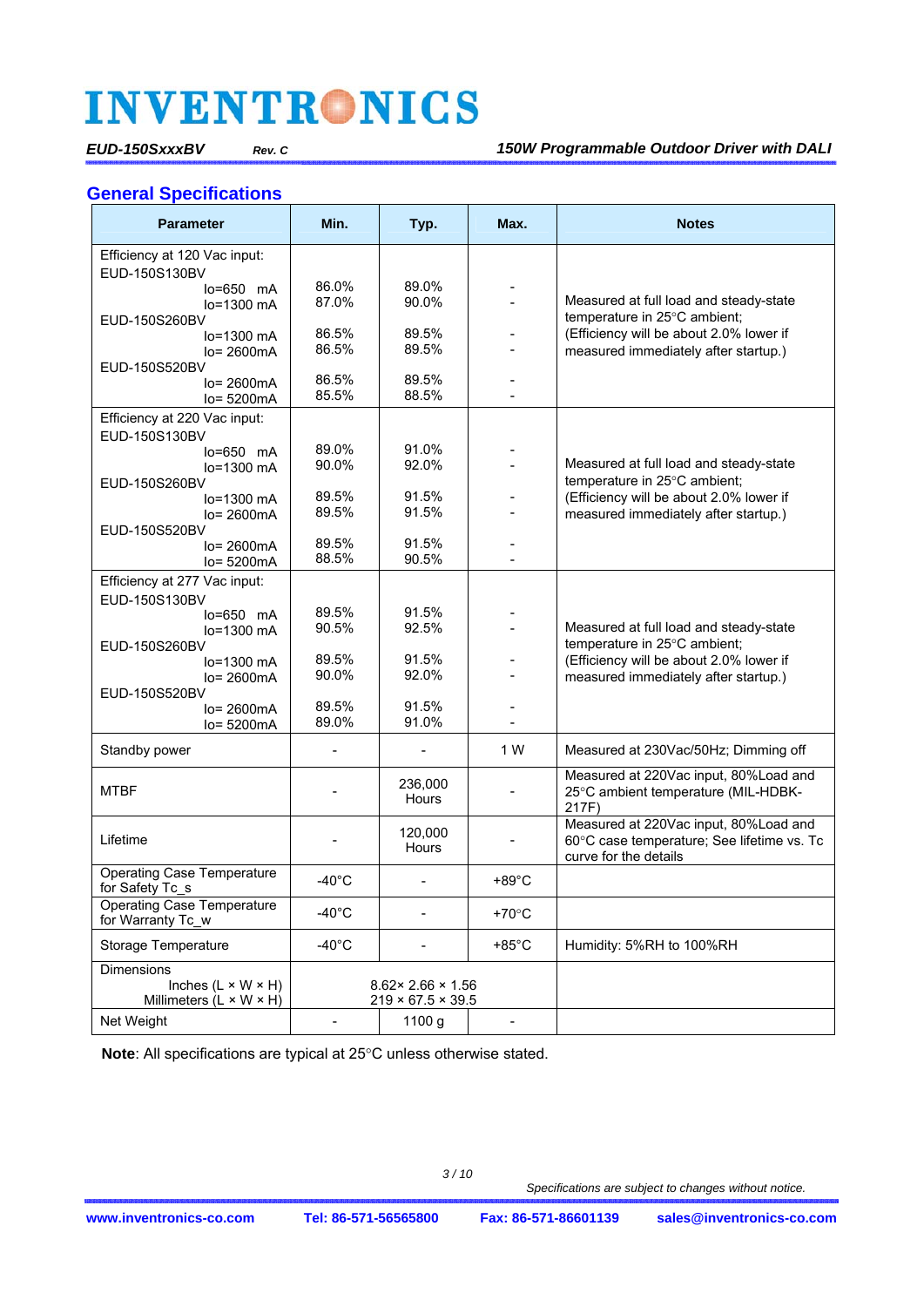**Dimming Specifications** 

| <b>Parameter</b>     | Min.             | Typ. | Max.  | <b>Notes</b>                                |
|----------------------|------------------|------|-------|---------------------------------------------|
| DA1, DA2 High Level  | 9.5V             | 16V  | 22.5V |                                             |
| DA1, DA2 Low Level   | $-6.5V$          | 0V   | 6.5V  |                                             |
| DA1, DA2 Current     | 0 <sub>m</sub> A |      | 2mA   |                                             |
|                      | 10%loset         |      | loset | 50% lomax $\leq$ loset $\leq$ 100% lomax    |
| Dimming Output Range | 5%lomax          |      | loset | $5\%$ lomax $\leqslant$ loset $<$ 50% lomax |

**Note:** All specifications are typical at 25 °C unless stated otherwise.

#### **Standards Compliance**

| <b>Safety Category</b> | <b>Standard</b>                                                                        |  |  |  |  |
|------------------------|----------------------------------------------------------------------------------------|--|--|--|--|
| <b>CE</b>              | EN 61347-1, EN61347-2-13                                                               |  |  |  |  |
| <b>EMI Standards</b>   | <b>Notes</b>                                                                           |  |  |  |  |
| EN 55015               | Conducted emission Test & Radiated emission Test                                       |  |  |  |  |
| EN 61000-3-2           | Harmonic current emissions                                                             |  |  |  |  |
| EN 61000-3-3           | Voltage fluctuations & flicker                                                         |  |  |  |  |
| <b>EMS Standards</b>   | <b>Notes</b>                                                                           |  |  |  |  |
| EN 61000-4-2           | Electrostatic Discharge (ESD): 8kV air discharge, 4kV contact discharge                |  |  |  |  |
| EN 61000-4-3           | Radio-Frequency Electromagnetic Field Susceptibility Test-RS                           |  |  |  |  |
| EN 61000-4-4           | <b>Electrical Fast Transient/Burst-EFT</b>                                             |  |  |  |  |
| EN 61000-4-5           | Surge Immunity Test: AC Power Line: line to line 4kV, line to earth 6kV <sup>(1)</sup> |  |  |  |  |
| EN 61000-4-6           | Conducted Radio Frequency Disturbances test-CS                                         |  |  |  |  |
| EN 61000-4-8           | Power Frequency Magnetic Field Test                                                    |  |  |  |  |
| EN 61000-4-11          | <b>Voltage Dips</b>                                                                    |  |  |  |  |
| EN 61547               | Electromagnetic Immunity Requirements Applies To Lighting Equipment                    |  |  |  |  |
| <b>DALI Standards</b>  | <b>Notes</b>                                                                           |  |  |  |  |
| DALI                   | IEC62386-101,102 & part of 207 <sup>(2)</sup>                                          |  |  |  |  |

**Note:** (1) To perform electric strength (hi-pot) testing, the "GDT ground disconnect" (nut and metal lock sheet) on the driver end-cap should be removed temporarily to prevent the internal gas discharge tube from conducting (as allowed by IEC 60598-1 Clause 10.2). After testing is completed, these items must be reinstalled to restore line-to-earth surge protection and secure the end cap.

(2) Optional Commands Implemented: 243 (query open circuit)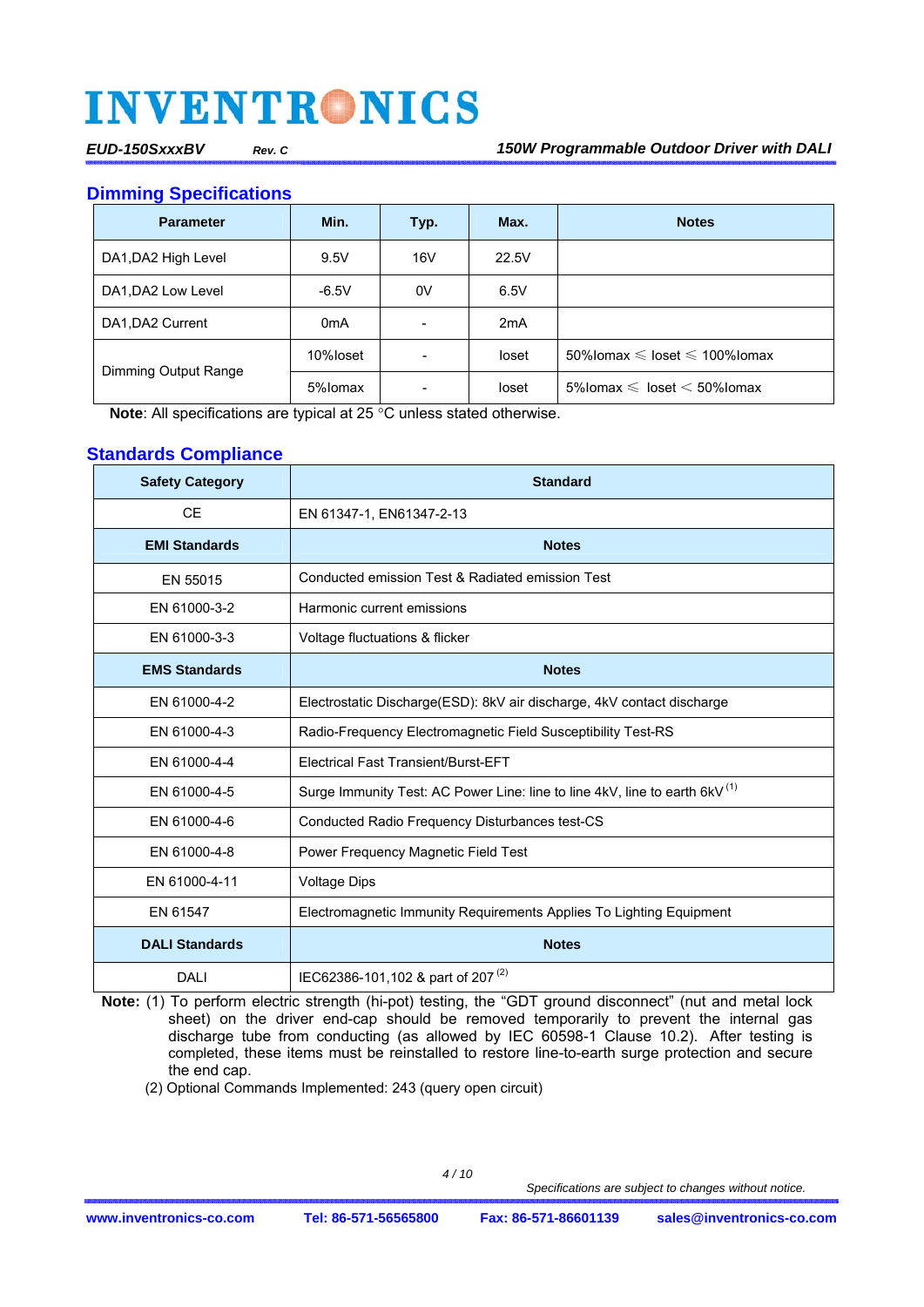*EUD-150SxxxBV Rev. C 150W Programmable Outdoor Driver with DALI* 

75%

70%

60%





70%

 *Specifications are subject to changes without notice.* 

80%

**Normalized Output Voltage** 

277Vac

90%

100%

 *5 / 10*

100%

75%

70%

60%

277Vac

90%

80%

**Normalized Output Voltage** 

70%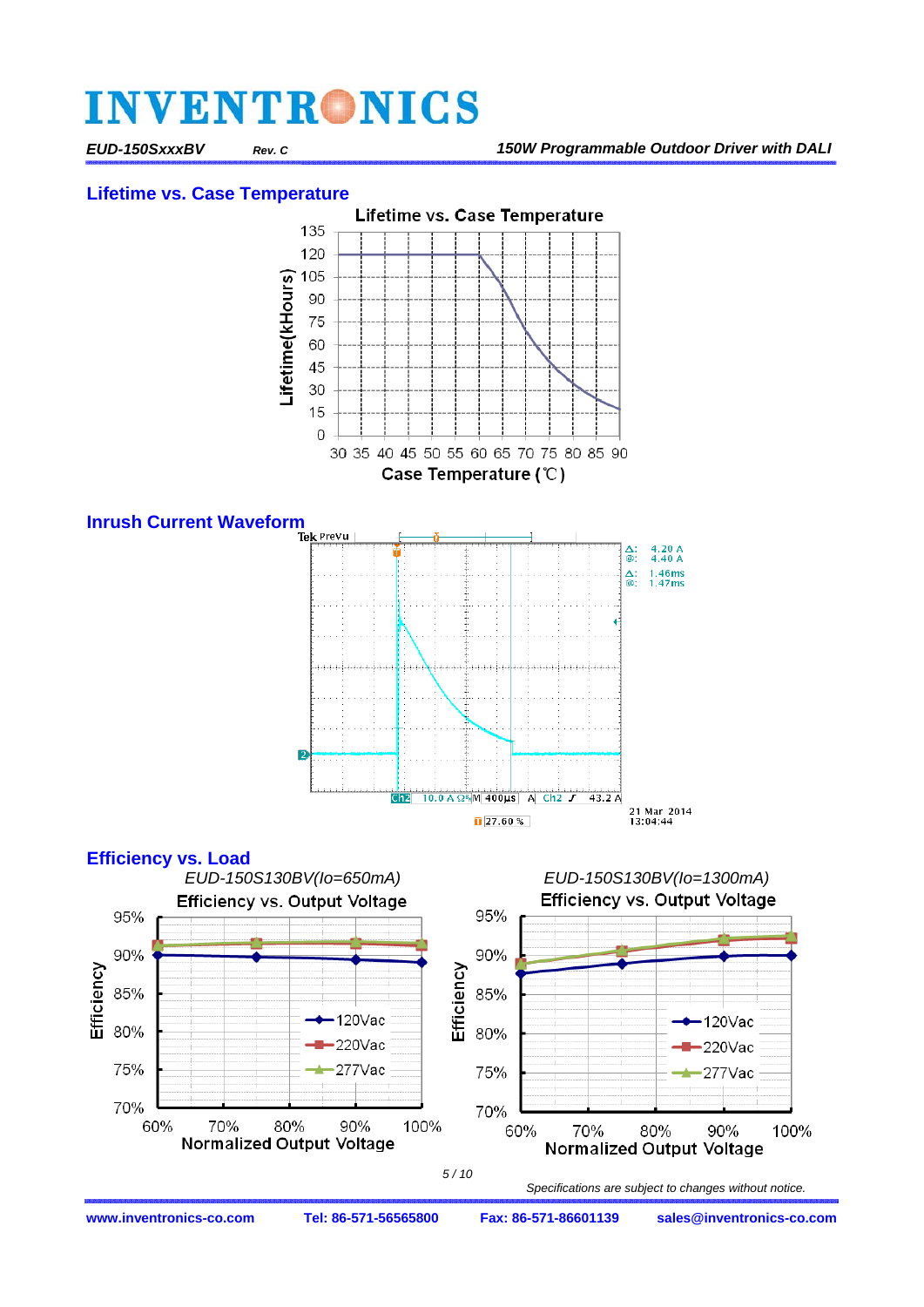

#### **Power Factor**



 *6 / 10*

 *Specifications are subject to changes without notice.*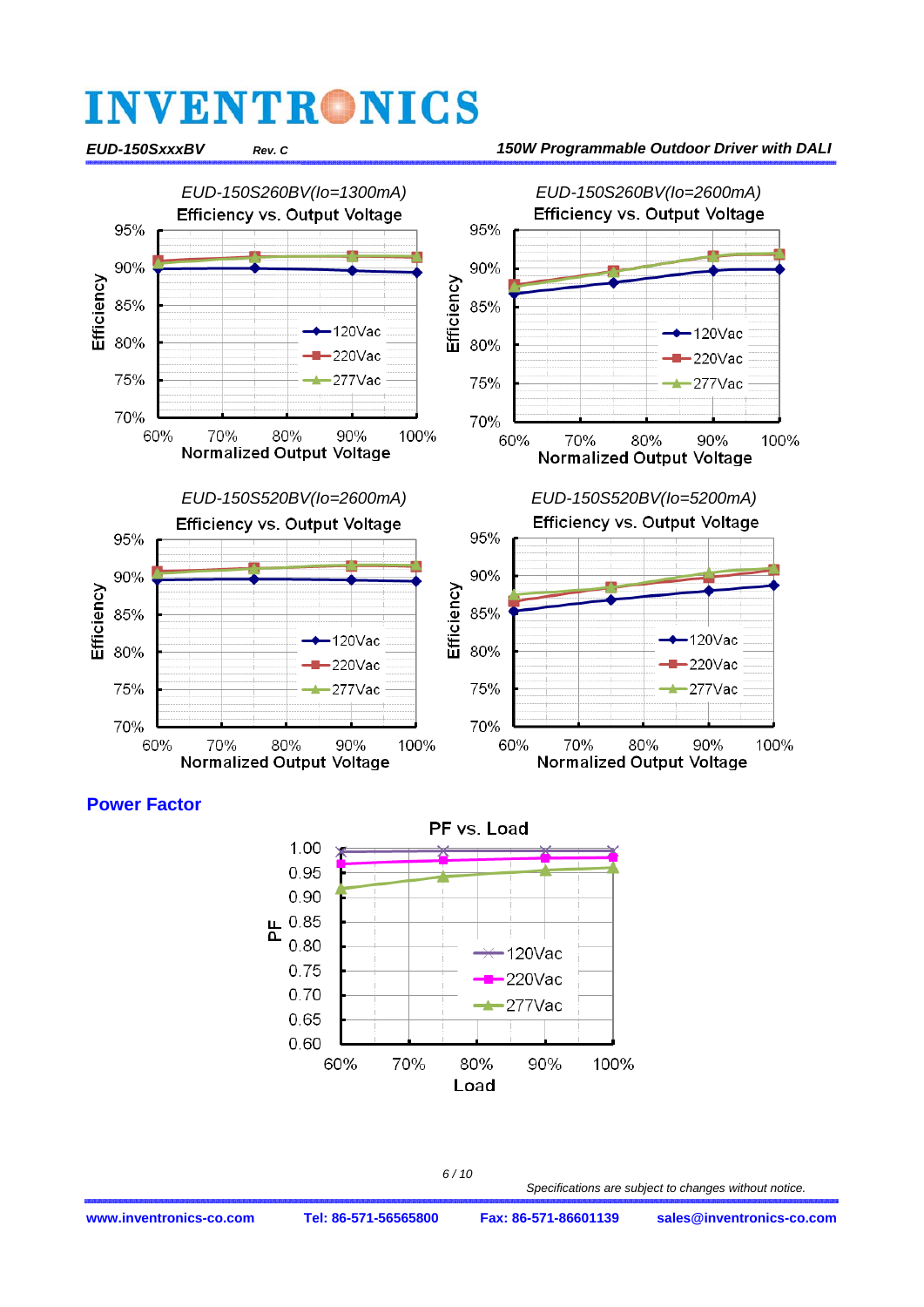#### **Total Harmonic Distortion**



#### **Protection Functions**

| <b>Parameter</b>                | <b>Notes</b>                                                                                                                                      |  |  |  |  |
|---------------------------------|---------------------------------------------------------------------------------------------------------------------------------------------------|--|--|--|--|
| Over Temperature Protection     | Decreases output current, returning to normal after over temperature is removed.                                                                  |  |  |  |  |
| <b>Short Circuit Protection</b> | Auto Recovery. No damage will occur when any output is short circuited. The output<br>shall return to normal when the fault condition is removed. |  |  |  |  |
| Over Voltage Protection         | Limits output voltage at no load and in case the normal voltage limit fails.                                                                      |  |  |  |  |

### **Dimming**

#### **DALI Dimming**

The recommended implementation of the dimming control is provided below.

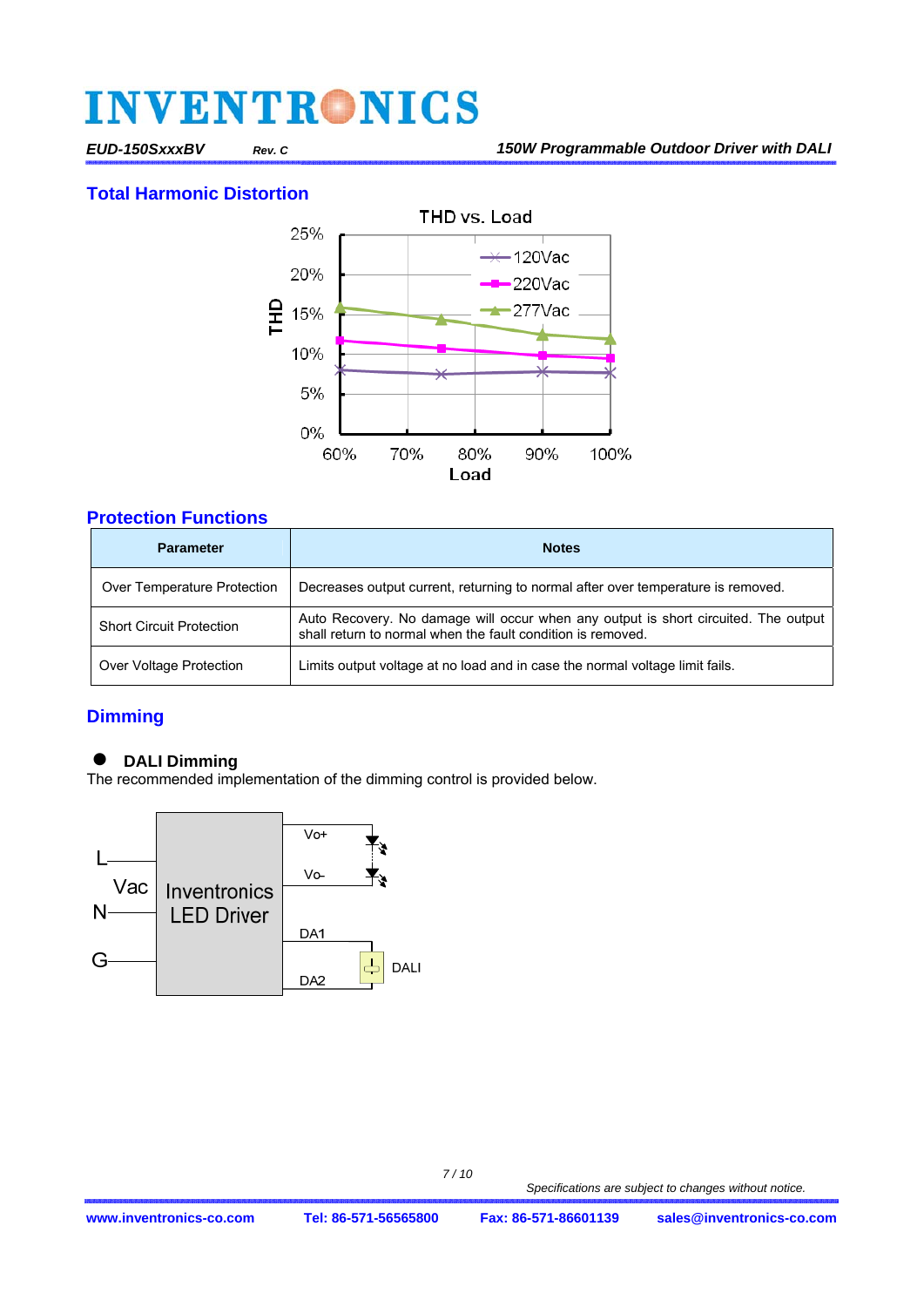#### *EUD-150SxxxBV Rev. C 150W Programmable Outdoor Driver with DALI*



**Implementation**: **DALI Dimming** 

#### **Programming Connection Diagram**



**Note:** The driver needs to be powered on during the programming process.

**Please refer t[o PRG-MUL2 M](http://www.inventronics-co.com/cp_det.aspx?c_kind=2&c_kind2=177&c_kind3=179&id=284&productName=PRG-MUL2)ulti-Programmer datasheet for details.**

 *Specifications are subject to changes without notice.*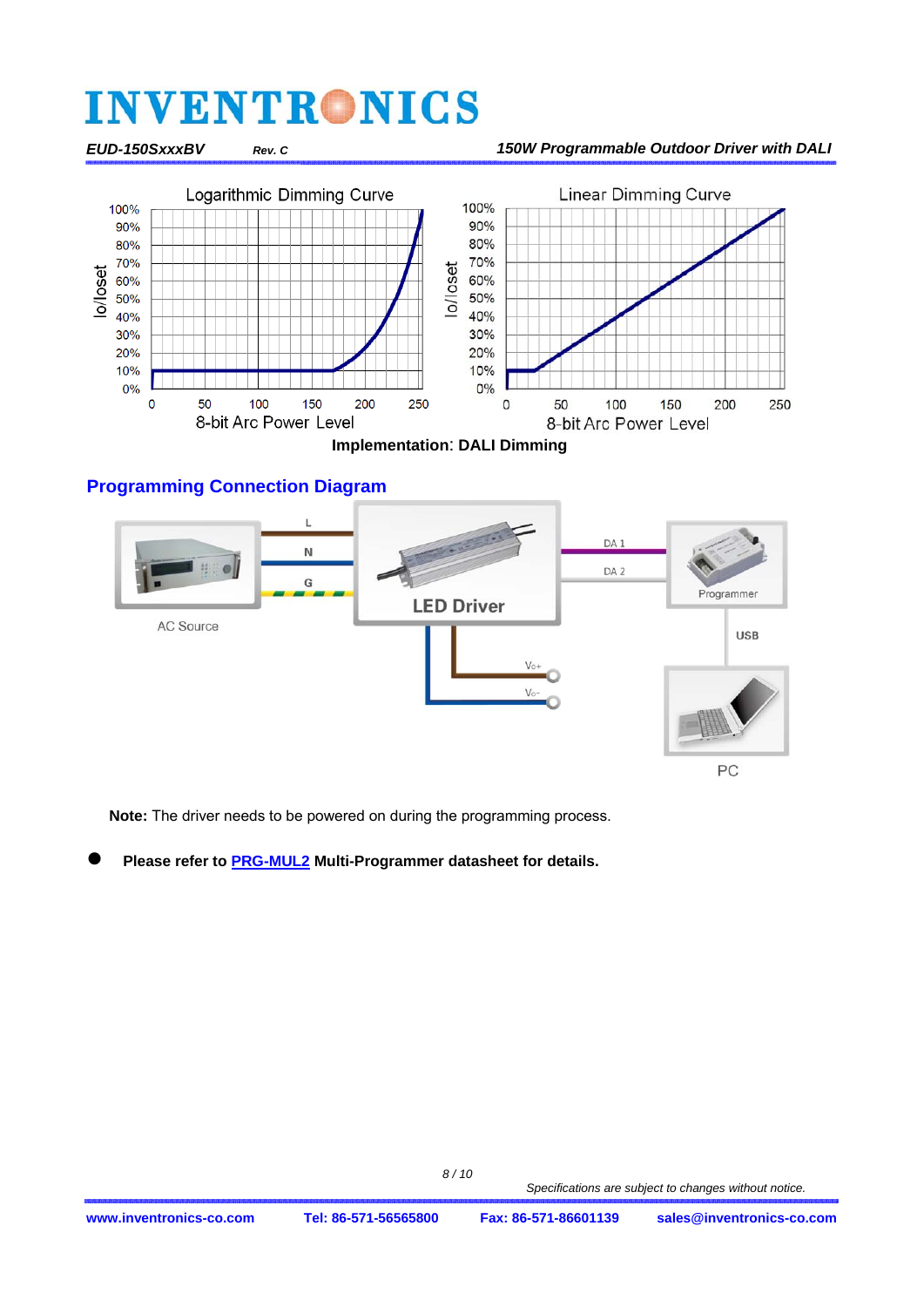#### **Mechanical Outline**



#### **RoHS Compliance**

Our products comply with the European Directive 2011/65/EC, calling for the elimination of lead and other hazardous substances from electronic products.